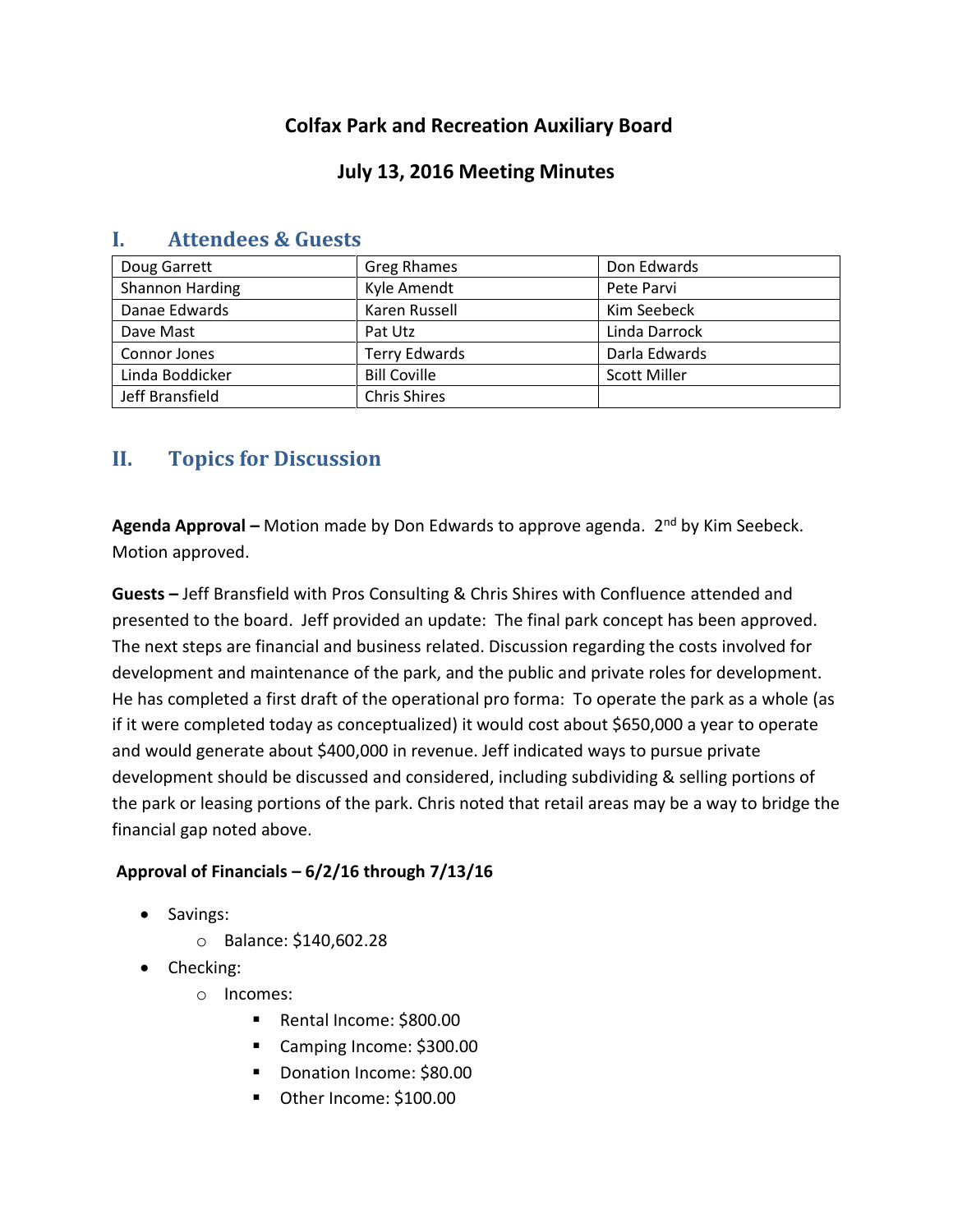- o Expenses:
	- Park Improvements: \$14,006.92
	- Utilities: \$127.41
	- Confluence: \$3,220.40
- o Balance: \$7,342.06

Motion to approve financials by Shannon Harding. 2<sup>nd</sup> by Linda Darrock. Motion approved.

**Meeting Minutes -** Approval of Minutes from June 8, 2016 meeting. Motion by Connor Jones. 2<sup>nd</sup> by Greg Rhames. Motion approved.

#### **Committee Reports**

**Park Opening Committee –** Kim asks for folks who have not yet done so to sign up for weekend camping registration and weeklong closing-the-park duties. In particular, there is a need for volunteers to register those wishing to camp on Friday and Saturday afternoons from 4 to 7 p.m. Lastly, Kim is happy to disband the park opening committee and return it to the operations committee.

**● Operations/Planning Committee –** Don provided "Quarry Springs Projects" and "Rental on the Pole Barn" handouts. He needs volunteers to take control of the various projects listed by adding their name. Pat Utz about adding to the website that would allow potential volunteers *other than board members* to access the various sign-up sheets. Pole barn rental rates were discussed for the 40' x120' space that Becks currently occupies. Next, Don noted that Tyson Edwards contacted him concerning the operation of a bait & tackle in the park; discussion ensued. Finally, Don reported that the cost for completing tuck pointing on the block building would be \$14,986. Shannon moves to table any vote because we don't know yet if a portion of building will be rented for the next year and believes we should wait until the next meeting to make this assessment given the cost involved. Also, Dave Mast noted the tax liabilities associated. Kent Deal seconded the motion. Additional discussion occurred. Motion approved.

**Steering Committee** – Kim reported that the next steps are to develop strategy and/or talk with a developer. She's thinking Chas Allen should be a good resource in this regard. Kim noted that Dave would be needed for the next meeting, in order to plan said strategy.

● **Promotions Committee –** Pat noted two big events: grand opening in 10 days and before that is Monday's Jasper County Parade. We'll be handing out bobbers at the latter and we have a float in the parade promoting the grand opening. Danae has use of a flatbed trailer that will have two kayaks on it. Who else has them? Kim offered a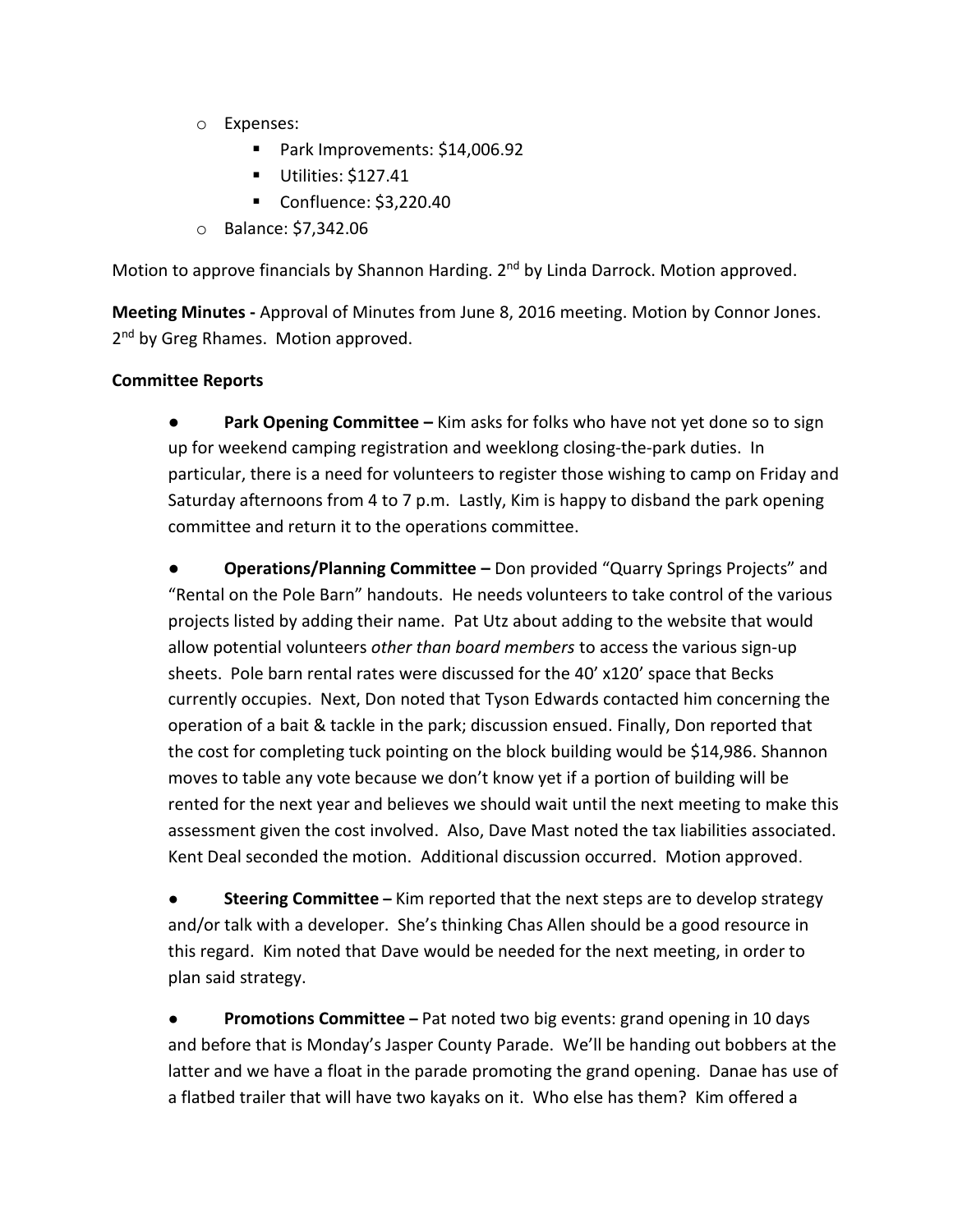kayak and Dave offered his paddle boat. Kids can sit on the float. If you're walking in the parade, wear your shirt (to be handed out this evening). Bass Pro Shop donated 100 bobbers, Greg & Shannon donated 200, and Danae, Don & Darla Edwards donated another 600. Pat created a little flyer that will be appended to the bobbers that advertises the fishing derby. Karen asked about whether parents were coming with the kids for fishing derby? Yes, because a waiver must be signed. The schedule is 8:30-9 a.m. for derby registration. From 9 to 11 a.m. is the derby itself, for ages 0 to 18, with a prize for the longest fish. From 11 to 11:30 a.m. prizes will be awarded. Lunch until about 12:30. Lunch will be a free will donation; serving hot dogs, chips & water and cookies & brownies (baked by Shannon & Kim). R.D. advised he's got the buns taken care of (he donated the hot dogs as well). Speakers for the grand opening will be Neil Grant for Martin Marietta will be here. Evan Van Dusseldorf should be approached about speaking. Congressman Dave Loebsack will attend. Chaz Allen will speak. Dave Mast will speak. Board members will be introduced. The Russell boys will be acknowledged. Pat Slorbaum from DNR (the osprey guru) will also speak. The speakers and ceremony will occur about 12:30 p.m. in the east half of block building (luncheon will be next door). It was noted that all chairs were donated by the Dickersons and are being cleaned for use at the grand opening. Tomorrow night Bill Riddle is coming with a flatbed truck to move things around – we could use some extra muscle. The docks will be used as risers during the ceremony. We'll want to plug in some fans out there. Dennis has offered his technological prowess for the speaker and microphone systems. Kybos? Additional kybos will be ordered for the event. Kevin Harger will let someone know if the two bathrooms in the park office are up and running. Danae asked for volunteers: (1) to act as greeters at the park entrance – Connor Jones volunteered; (2) registration from 8:30 to 9 to check kids in, get waivers signed, explain rules and then get them back - Linda B. & Linda D.; (3) for derby - Kyle, Kent & Terry will measure & record; and (4) to BBQ hotdogs and serve the lunch - Greg & Shannon, Karen & Keith, and Pat. Dennis noted that he's spoken with Walmart & Hy-Vee about donations for water and other things; Hy-Vee will be donating water. He'll also talk to the Iowa Speedway about possible donations as well. Linda B. might be able to get Kum n Go to donate clamshells for holding hot dogs, plus chips or cookies. Pat noted that there are a number of sponsors for the grand opening. The sponsors will be featured on our Facebook page & website (with link to the sponsor's page/site) and thank you letters with TIN number for tax purposes will be sent. Rules can be posted on the Events page. After lunch and speakers, there's a nature hike so the trails need to be mowed. And, is anyone around or available to clean some of the chairs that were donated?? Pete and his wife have started the cleaning process. Greg will mow the trails this weekend. Kim will also help this weekend. Doug says we need to knock weeds down on the shoreline.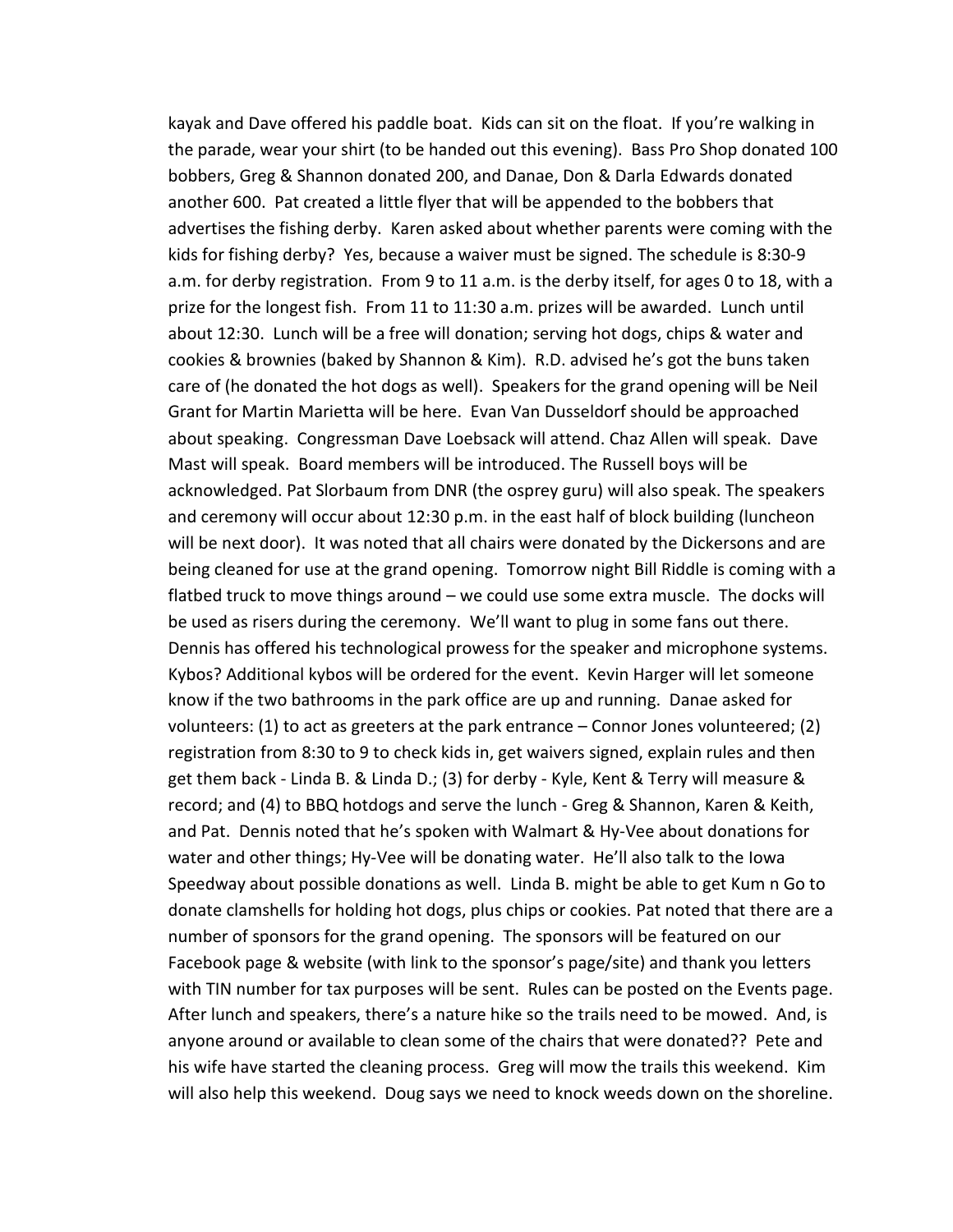Sandbank area is good. Green reflective vests will be available for those measuring fish during the derby. Lastly, it was noted that Promotions is going to have a meeting next Wednesday – 6 pm at the park office – and you're encouraged to attend that final meeting before the grand opening.

● **Nominations Committee –** Kent Deal nominated Terry Edwards to be member of the park auxiliary board. Don seconded. Motion approved.

**REAP Grant Update** – Kyle reported the new fence is going up now. And we're finishing more shoreline, and moving dirt piles over some of the sandy areas. Eventually those areas will get professionally seeded. It'll be done this fall. Don recommended a few areas that could use some soil. Kyle reminded attendees that grass seed is available in the block building. As of now, we're in a holding pattern regarding any future REAP grants. The due date for the next grant application is  $8/15/16$ . We have to think about it – do we have a specific project in mind? Is it too early to talk about shelters? Kyle welcomes any ideas. Kim suggested the possibility of grant monies to fund bathrooms.

**Prairie Meadows Grant & Jasper County Foundation Grant** – Doug reported that we received the Prairie Meadows Grant and there will be a related luncheon that he, mayor Dave Mast and & Jeff Davidson will attend. He is rather disappointed to report that we did not get the Jasper County Foundation Grant; he does not know why the grant wasn't approved.

**Rental Space & Fees for half of block building –** This item was tabled until more information is available.

**Temporary RV Campground –** Not going happen this year but we need to be prepared to discuss for next year. Are we going to invest for next year or not? If so, how much? We are already allowing self-contained RVs in the parking area now. Shannon indicated she had recently been approached by park users about allowing pop up or tent trailers in the primitive campsite area? The board believes a pop up or tent trailer is too heavy and has concerns about access to that area. The primitive camping area will remain limited to tents only. It was not designed for any trailers; trailers may use the parking area on the south side near the fire rings.

**Dock Installation Planning** – Doug reported six pieces of dock were obtained from Big Creek State Park for a nominal fee. They'll be many more available in the fall. They are just the wooden frame. Do we want what we have now to get installed? Greg noted that we don't have any plastic barrels yet to float them. It was agreed the dock materials would be stored for now.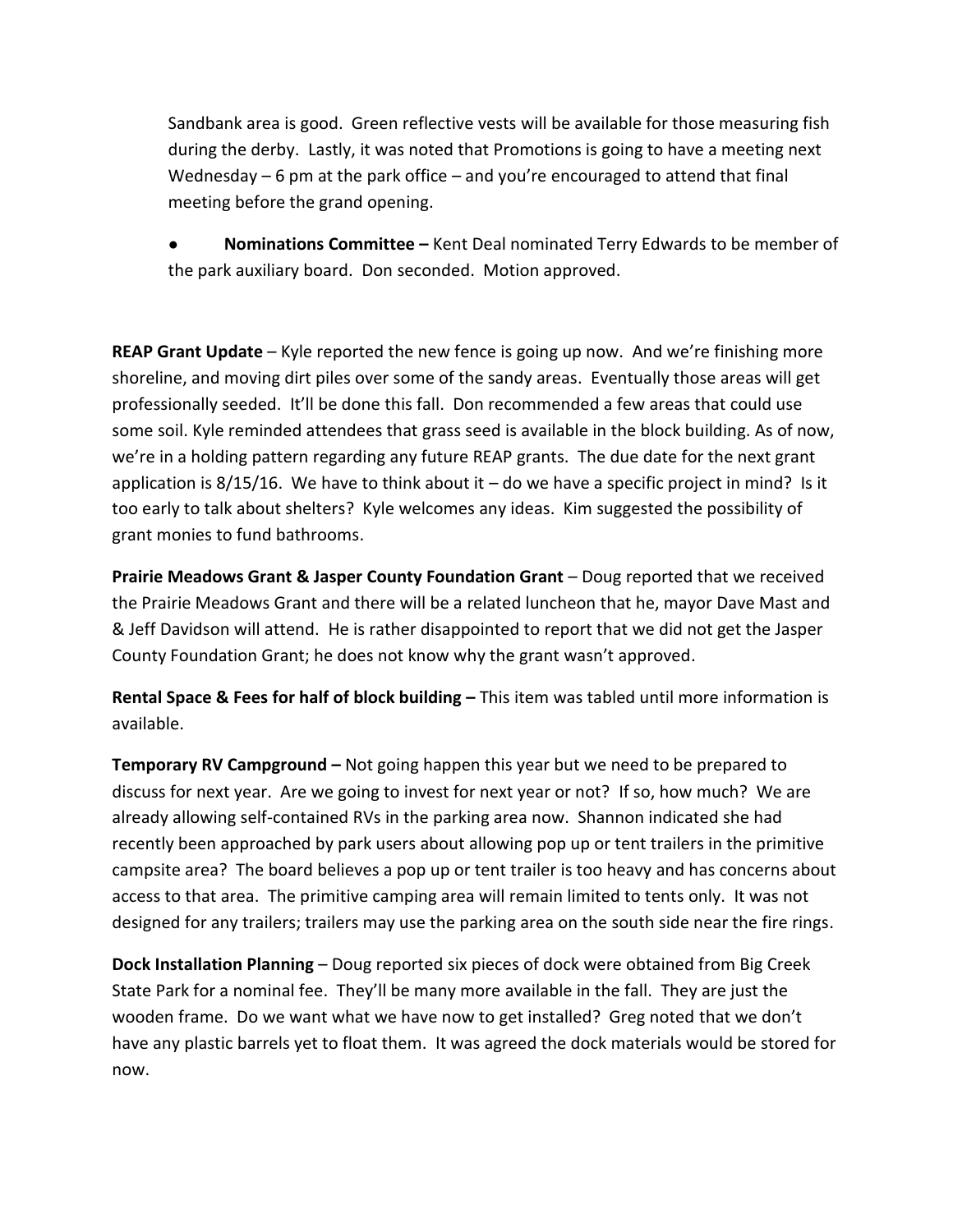**Watercraft Rentals & Bait –** Doug noted he sent a brochure vial email showing the cost for renting kayaks and canoes at Big Creek State Park. There is money to be made in renting them. A limited investment may be wise in order to generate income for the park. People are clearly interested. Greg says it's an investment that should show a turnaround very quickly. Shannon moved to investigate the cost of a limited number of kayaks & canoes, a paddle boat, the insurance involved, life jackets and the number of hours for a person who would staff the rental counter or office; Linda D. seconded. Motion approved. The information will be provided via email.

Bait shop/tackle shop- as noted above, Don was contacted by Tyson Edwards about a bait & tackle shop. Don shared the email he received with the board. It was the consensus of the board that we're not yet ready to address this. When the time comes, it was suggested that we'll need to request bids to provide that service, et cetera.

**Future Equipment Purchases - Mower/Gator/Other?** It was noted that both Don & Greg have brought their own lawn mowers out and it's not fair to ask them to continue to use their own personal equipment on spaces we need to mow at the park. We need to discuss the purchase of a mower. Who wants to price that out? We can do a fundraiser to cover the cost. At least a 60" cut deck. P&P Engines? Govdeals.com? Terry Edwards and Don Edwards will look into it and will share the info at the next meeting. Both a mower and an off road vehicle that seats four will be investigated/estimated. Kim recommended a future equipment purchase in the form of a projector to be used for presentations about the park to community groups and others. Connor noted that we could use a projector for showing outside movies as well. Pat noted that the price point was about \$400 for a projector when that cost was obtained for use in the Jasper Community Foundation grant application. Greg moves for Pat to research those costs further, and to provide the resulting info via email, with an electronic vote to follow. Kim seconded. Motion approved.

**T-shirt & Hats for Sale to Public** – Board members: Take your t-shirt home tonight (QSP logo on front; "VOLUNTEER" on back). We've talked about shirts & hats to sell. A-Team by Prairie City has been contacted. No screen charges and the art charges are free. Prices are competitive. A handout re designs with front and back was passed around for viewing and feedback: QSP logo on front, back with locale information and/or map. Light blue/light grey colors. Preorders can be done on our website. There is a hat also – it's adjustable and it has the QSP logo on the front. We'll have 48 of each color t-shirt and 48 hats to sell at the grand opening. MaryDell Flattery has been approached about selling those in the park office. We will charge \$15 a t-shirt up to size 2X and \$18 for a larger size; \$15 charge for the hat. This first order will be of the top design depicted on the handout. If they sell, we'll order the bottom design (on handout). Our cost is @\$8 a t-shirt.